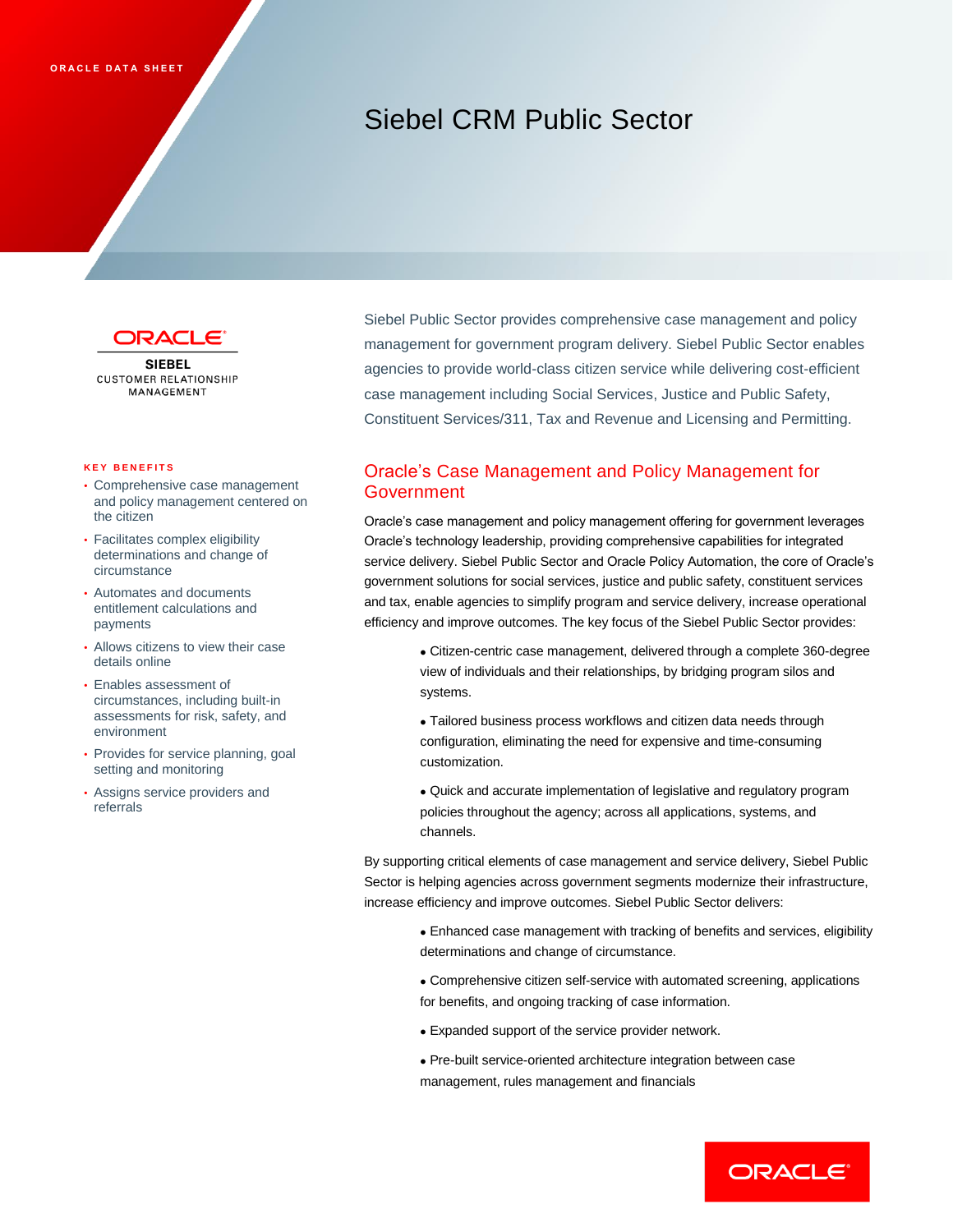## Enterprise Case Management and Policy Management for Public Sector Organization

The capabilities of Siebel Public Sector and Oracle Policy Automation provide closed loop case management to deliver a single view of citizens across programs and organizations.

**Case Management**. The case serves as a centralized entity for managing a citizen's services and programs across the government enterprise. With the citizen at the center, agencies have a 360 degree view of all individuals for all case management purposes – intake, data collection, investigation, ongoing tracking, and benefit calculation, as well as service planning and delivery.

**Eligibility Determination**. Caseworkers can quickly determine a citizen's eligibility for a program, manage benefits, and address change of circumstance. Leveraging the determinations made by Oracle Policy Automation which includes detailed decision reporting, caseworkers can easily help citizens understand.

**Effective Dating**. Administrators are able to apply effective start and end dates to any fields—for one-to-many relationships and many-to-many relationships—within the case management solution. When a change is made to an effective dated field, the system is prompted to rerun benefit eligibility either manually or through automated workflow.

**Benefit Plan**. Benefit plans are created automatically for a citizen upon eligibility determination, providing a 360-degree view of the citizen and all monetary services to which their household is entitled. Caseworkers can track the status of benefit disbursements and review benefit history over time. Appropriate portions of the benefit plan can be exposed on the citizen self service portal to allow a citizen to track case.

**Change of Circumstance**. Caseworkers can automatically re-evaluate a citizens' eligibility and benefits due to a change of circumstance, such as a beneficiary's income, household composition, or medical condition. By combining case and payment history with program rules and effective dates, accurate payments are calculated even when notification is retrospective.

**Appeals Management**. When a case is set to "Appeal," a XML snapshot of the case at time of appeal is taken, and a separate investigative case for appeals is launched, while the citizen continues to receive benefits under previously established benefits plan pending the appeals determination. The XML snapshot can be converted to appropriate formats, including PDF, HTML and Microsoft Word.

**Incident Management**. Applicable in a number of Child Welfare and Justice and Public Safety business processes, incident management allows an agency to track, within the context of a case, incidents and related victims, offenders, circumstances, evidence, and other related details to ensure situations involving the safety of children and other individuals are carefully managed, tracked and resolved.

**Case Time Keeping**. The system can keep track of incident and case time, including multiple caseworkers, attorneys, and clerks.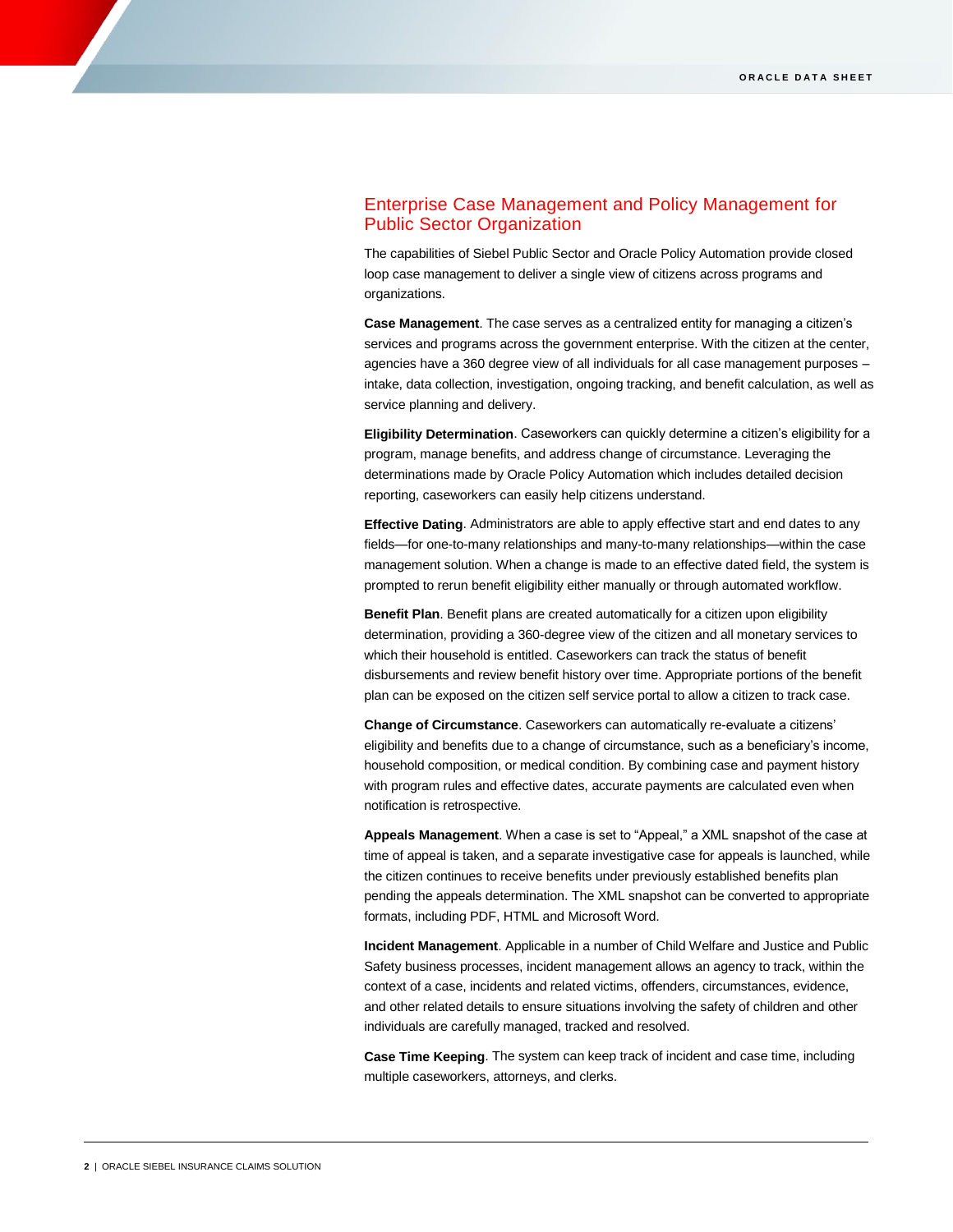**Performance Management**. Embedded analytics to view performance indicators within the case management system.

## Collaboration with Service Providers and Third Parties

**Provider Management**. Agencies can manage the profiles, assets, and service agreements of existing service providers, such as foster homes, medical care providers, legal entities, counseling services, training institutions, and anger management clinics. Based on role, administrators can specify the types of attributes a case worker can search for including such things as program, benefit type, specialized services, location, and language.

**Provider Referral**. Provider referrals allow a caseworker to search for the appropriate service providers and associate them to specific benefit plan line items. Caseworkers can search based upon any attribute established during set up. Upon finding the right provider, a caseworker can create a referral order, assign the referral to a provider, and track the provider's service delivery.

**Online Service Provider Management**. Service provider portal is a self-service medium for providers to manage referrals, profile information, assets, and agreements—all online. Through the Service Provider portal, providers are able to update case records, providing closed-loop case feedback.

## Siebel Public Sector Citizen Portal

Siebel Public Sector Citizen Portal has been designed to provide a world class citizen service portal offering:

- Streamlined user experience for citizen self-service transactions
- Complete integration for knowledge management to Oracle Knowledge
- Integration with Oracle Policy Automation

This enhanced citizen experience offers:

- searching for government program details
- screening for services
- reviewing case details; and a modern user experience with reduced views, clicks, drill downs and data entry

These features allow governments to focus on cross-channel, efficient citizen experience and service delivery, while quickly responding citizen needs. In addition, additional features like creating and viewing service requests, user registration, and locate branch are available in the Citizen Portal.